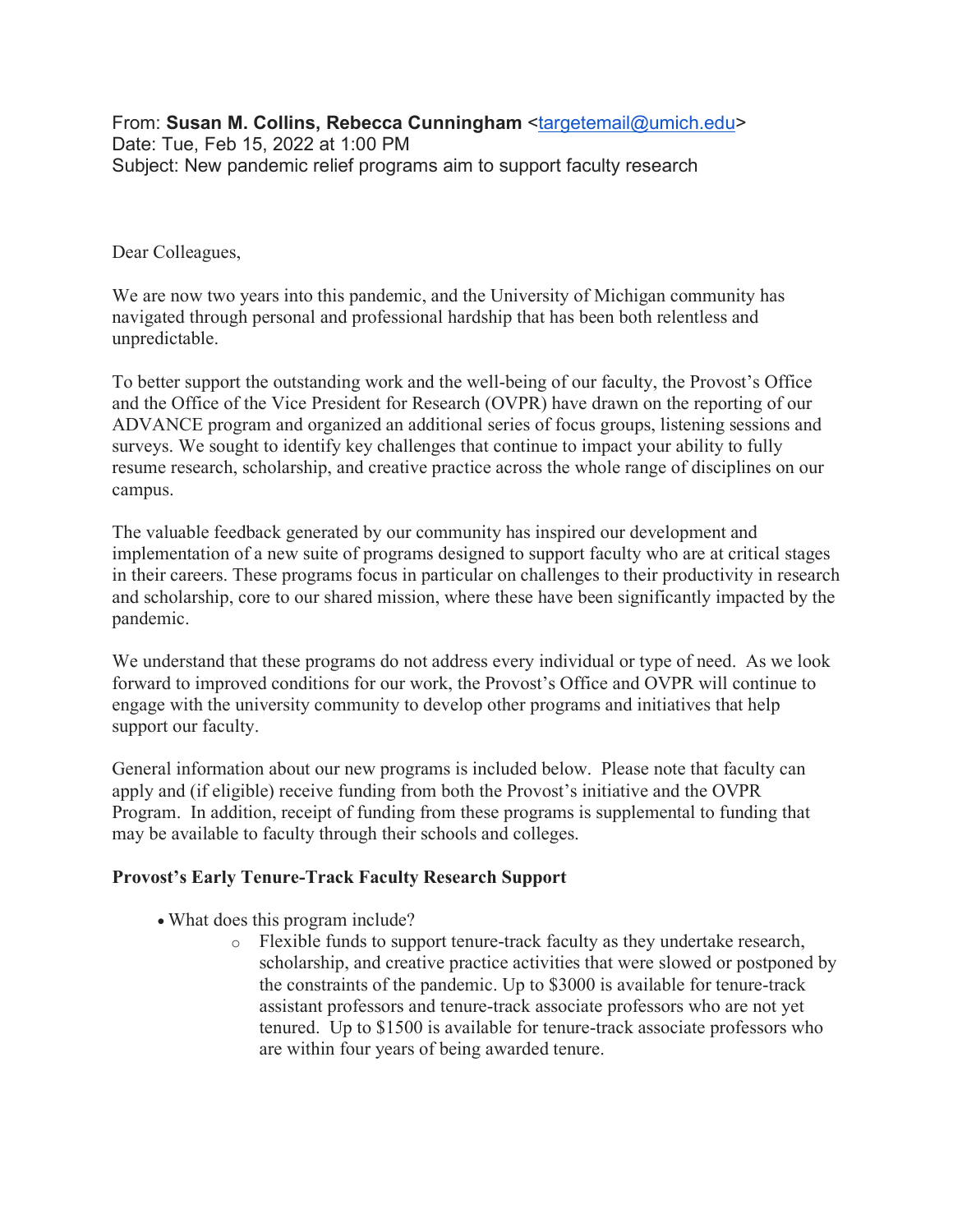- o Applications, managed by the ADVANCE program, will consist of a onepage online form, with no departmental or unit approval required, for administrative review only.
- o The focus is on just-in-time needs, particularly those that may not be met by other funding, with emphasis on support for time that can be dedicated to research, scholarship, or creative practice. Funds can be used to support a wide array of activities such as travel, support for child/dependent care while on research travel (e.g., fieldwork or sitework), data collection, editorial or research assistance, research supplies, writing retreats, and collaborations or consultations with colleagues.
- Where can I learn more and apply?
	- $\circ$  The application form and additional information about this initiative, including the full range of eligible and non-eligible expenses, will be available in early March at [provost.umich.edu.](http://provost.umich.edu/)

## **OVPR Pandemic Relief Program**

- What does this program include?
	- o Flexible relief funds that support research focused faculty at the early associate and assistant ranks whose research activity continues to be significantly impacted by the pandemic. A simple one-page form can support \$3,000 for eligible assistant professors and up to \$15,000 for eligible associate professors.
		- All faculty across ranks (tenure track, research professor and scientist track and clinical track) that meet eligibility criteria will be funded.
		- Funds are available for a broad range of uses, including data collection, support for graduate students and research assistants, aid with performance costs, coverage of child/dependent care while on research travel (e.g., fieldwork or sitework), conference travel, research supplies and writing retreats.
	- o No-cost extensions across the OVPR internal grants programs that were awarded 2019-2021.
	- o A workshop series starting this spring to aid with revising deliverables and budgets on *current grants* that have been impacted by the pandemic, as well as focused guidance and online resources about how to navigate COVID-19 relief with external sponsors.
	- o A workshop series starting this spring to facilitate internal networking and the planning process around starting *new projects* at this point in the pandemic.
- Where can I learn more and apply?
	- o <https://research.umich.edu/pandemic-relief-program/>

We recognize that the pandemic has affected faculty members in different and lingering ways. Our goal in developing these programs is to help you move beyond the challenges that the last